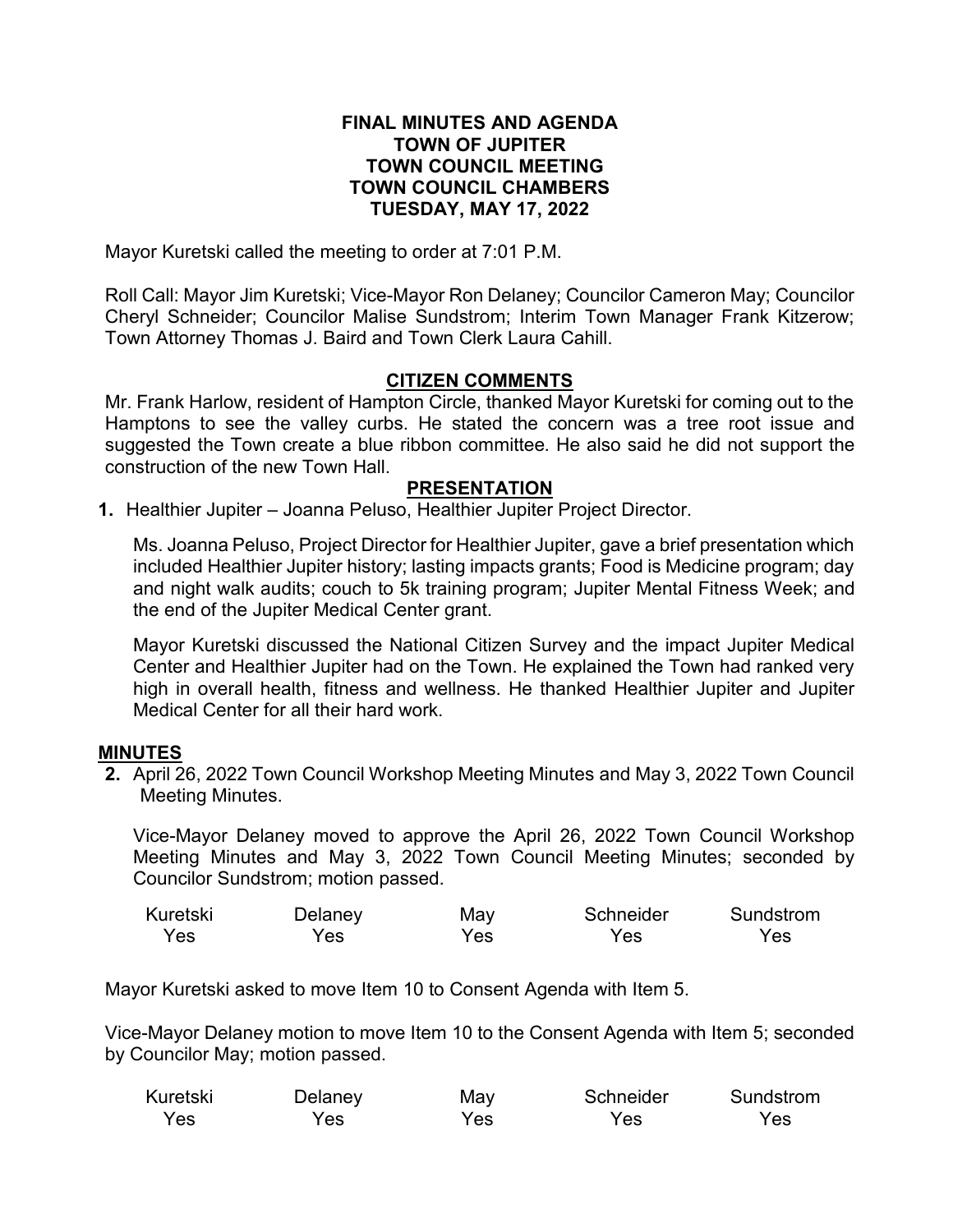TC Minutes Page 2 May 17, 2022

# **CONSENT AGENDA**

All items listed in this portion of the agenda are considered routine by the Town Council and will be enacted by one motion. There will be no separate discussion of these items unless a Councilor or citizen so requests; in which event, the item will be removed and considered at the beginning of the regular agenda.

- · Vice-Mayor Delaney Pulled Item 3.
- · Mayor Kuretski pulled item 6.
- Mr. Craig Mowrey removed Item 5.

Vice-Mayor Delaney moved to approve the Consent Agenda, as amended; seconded by Councilor May; motion passed.

| Kuretski | Delaney | May | Schneider | Sundstrom |
|----------|---------|-----|-----------|-----------|
| Yes      | Yes.    | Yes | Yes       | Yes       |

# **PUBLIC HEARING**

**3. Resolution 39-22, Jupiter Medical Center** – *Quasi-judicial -* Site plan amendment to construct an addition to the central energy plant on a 27.3± acre property located at 1210 Old Dixie Highway. **MOVED TO REGULAR AGENDA**

# **PUBLIC BUSINESS**

- **4. Resolution 32-22,** Authorizing to continue utilizing State term contract No. 15100000- 19-1 with Pro Energy Fleet Fueling, LLC (Pro-Energy) renewed by the State through June 30, 2025 and to issue a piggy-back purchase order for Fiscal Year 2023 with Pro-Energy for fleet and emergency standby generator fuel consumption in an amount not to exceed \$900,000.
- **5. Resolution 48-22,** Approving the award of a construction contract to Municipal Contractors, Inc. of West Palm Beach, Florida, for Pine Gardens North Infrastructure Improvements (WS2012) in an amount of \$3,273,930.70. **MOVED TO REGULAR AGENDA**
- **6.** Approving the employment contract with Mr. Frank Kitzerow for the Town Manager position. (continued from 5/3/22) **MOVED TO REGULAR AGENDA**
- **6.1 Resolution 55-22,** Authorization for the Mayor to sign the contract with Frank Kitzerow for the full time position as the Town Manager. **MOVED TO REGULAR AGENDA**
- **7.** Approving the Fiscal Year 2022-2023 Strategic Plan.

# **END OF CONSENT AGENDA**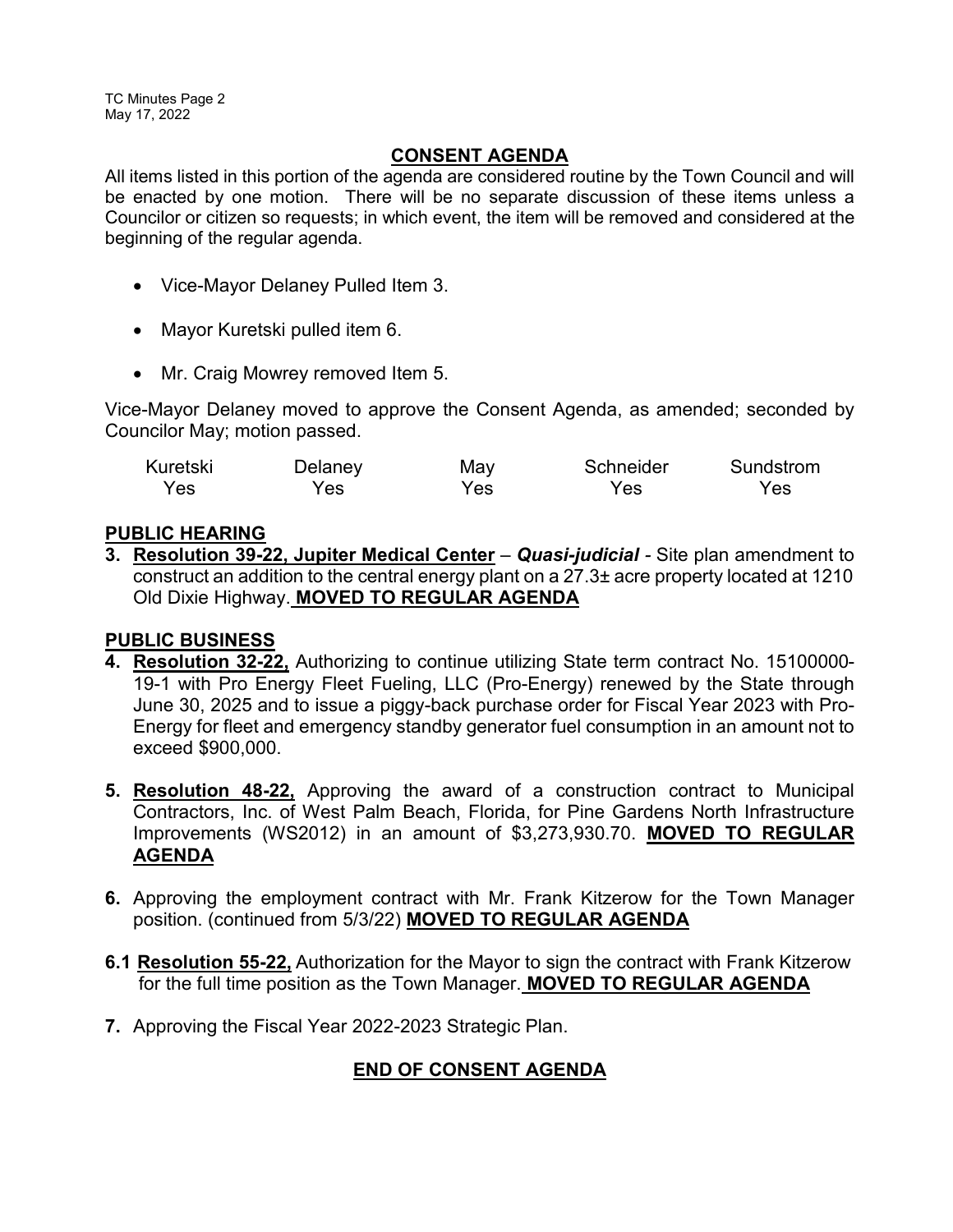# **ITEMS REMOVED FROM CONSENT AGENDA TO REGULAR AGENDA**

**3. Resolution 39-22, Jupiter Medical Center** – *Quasi-judicial -* Site plan amendment to construct an addition to the central energy plant on a 27.3± acre property located at 1210 Old Dixie Highway.

Vice-Mayor Delaney indicated he planned to abstain from voting due to his wife working for Jupiter Medical Center.

Councilor May moved to approve Resolution 39-22; seconded by Councilor Sundstrom; motion passed.

| Kuretski | Delaney | May | Schneider | Sundstrom |
|----------|---------|-----|-----------|-----------|
| Yes      | Abstain | Yes | Yes       | Yes       |

Items 10 and 5 were taken together.

**10.Resolution 46-22,** Accepting and appropriating \$3,795,479 of American Rescue Plan Act federal funding assistance to the Pine Gardens North and Fisherman's Landing infrastructure improvement projects.

Vice-Mayor Delaney moved to approve Resolution 46-22; seconded by Councilor May; motion passed.

| Kuretski | Delaney | May | Schneider | Sundstrom |
|----------|---------|-----|-----------|-----------|
| Yes      | Yes.    | Yes | Yes.      | Yes.      |

**5. Resolution 48-22,** Approving the award of a construction contract to Municipal Contractors, Inc. of West Palm Beach, Florida, for Pine Gardens North Infrastructure Improvements (WS2012) in an amount of \$3,273,930.70.

Mr. Craig Mowrey, resident of Blanca Isles Lane, said according to the executive summary, there was an apparent shortfall in funding for the project. He said he supported the project but felt the summary should recognize the difference in funding.

Mr. David Brown, Director of Utilities, highlighted the budget summary and noted Staff had previously discussed and recommended a budget transfer from the Seminole basin project to cover the remaining balance for the project.

Mr. Brown and Mayor Kuretski discussed other aspects of the project and the funding wording. Mr. Kitzerow said the chart could be updated to reflect Mr. Brown's explanation.

Councilor Schneider moved to approve Resolution 48-22; seconded by Councilor Sundstrom; motion passed.

| Kuretski | Delaney | May | Schneider | Sundstrom |
|----------|---------|-----|-----------|-----------|
| Yes      | Yes     | Yes | Yes       | Yes.      |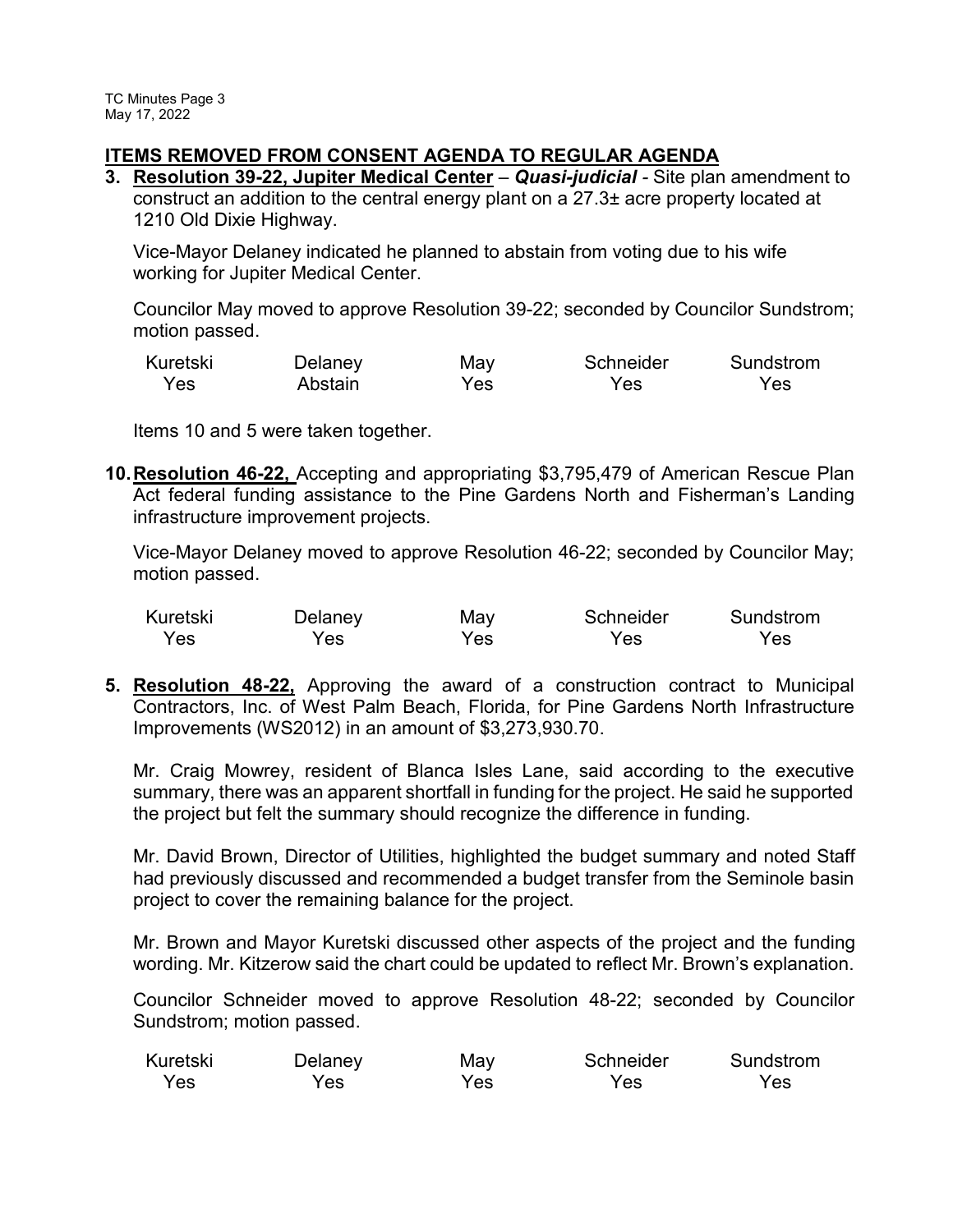Mayor Kuretski asked Council to reconsider item 6 so Council could discuss items 6 and 6.1 together.

Vice-Mayor Delaney moved to reconsider item 6; seconded by Councilor Sundstrom; motion passed.

| Kuretski | Delaney | May  | Schneider | Sundstrom |
|----------|---------|------|-----------|-----------|
| Yes      | Yes.    | Yes. | Yes       | Yes       |

Items 6 and 6.1 were taken together.

# **ITEMS REMOVED FROM CONSENT AGENDA TO REGULAR AGENDA**

**6.** Approving the employment agreement with Mr. Frank Kitzerow for the Town Manager position. (continued from 5/3/22)

Mayor Kuretski said he negotiated the contract with the Town Attorney but Councilor Schneider had a number of requested changes that were added. He felt section 14, performance evaluation, was unique to anything he had seen. Mayor Kuretski said his concerns were with performance standards being defined by one Council member without weighting criteria. He felt criteria may change from year to year and all of Council should agree upon it. He suggested 180 days from execution of the agreement to initiate a performance evaluation and to come up with criteria and a process at that time.

Councilor Schneider said the attachment language was not an obligation and said "may" be taken into consideration. She felt in the past all the metrics were very loose. She was fine with 180 days.

Councilor Sundstrom said she did not know of any previous Town Manager evaluation and she wanted Council to be able to manage the process. She considered the criteria as resource.

Vice-Mayor Delaney asked the Town Attorney for the best course of action. Mr. Baird said based on other municipalities, performance criteria did not go into an employee contract. He said Council could individually decide later what criteria to use. He said in the future if the criteria, as part of the contract was changed, the contract would have to be changed.

Mayor Kuretski said the attachment was a great starting point but he didn't want to be bound by it every year.

Councilor Schneider reiterated it said "may" use the criteria and she felt the job itself would not change over the years.

Mr. Baird gave wording suggestions to approve the contract as amended.

Councilor Sundstrom felt the criteria represented enormous progress.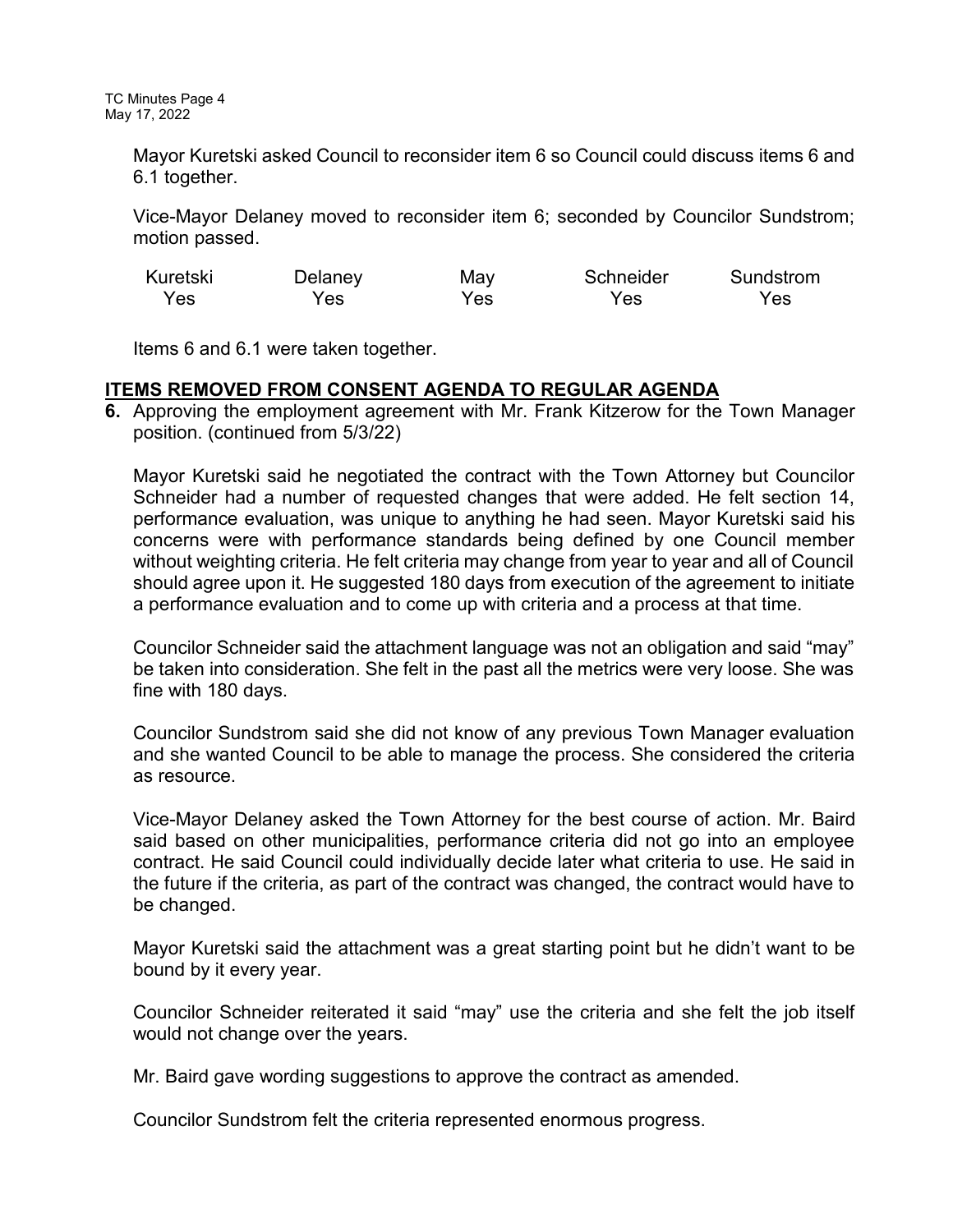## **ITEMS REMOVED FROM CONSENT AGENDA TO REGULAR AGENDA**

**6.** Approving the employment agreement with Mr. Frank Kitzerow for the Town Manager position. (continued from 5/3/22)

Councilor Sundstrom moved to approve the employment agreement with Mr. Frank Kitzerow for the Town Manager position, as amended; seconded by Vice-Mayor Delaney. 6

| Kuretski | Delaney | May  | Schneider | Sundstrom |
|----------|---------|------|-----------|-----------|
| Yes      | Yes     | Yes. | Yes       | Yes       |

**6.1 Resolution 55-22,** Authorization for the Mayor to sign the agreement with Frank Kitzerow for the full time position as the Town Manager.

Vice-Mayor Delaney moved to approve Resolution 55-22; seconded by Councilor Sundstrom; motion passed.

| Kuretski | Delaney | May | Schneider | Sundstrom |
|----------|---------|-----|-----------|-----------|
| Yes      | Yes.    | Yes | Yes       | Yes       |

# **REGULAR AGENDA**

### **PUBLIC HEARING**

**8. Ordinance 4-22, First Reading, Private Property Right Elements Text Amendment** 

– Town-initiated amendment to create a property rights element as required by Florida Statutes Section 163.3177(6)(i)1. (Second Reading – 7/19/22)

Interim Town Manager Kitzerow replaced Ms. Kate Moretto on the dais.

Mr. Martin Schneider, Principal Planner, gave a brief summary of the State required private property rights element text amendment including: Comprehensive (Comp) Plan amendments; Evaluation and Appraisal Report (EAR) based amendments; property rights element and purpose; timeline; and existing laws.

Councilor Cheryl Schneider asked if there was an opportunity to look at other Comp Plan changes.

Mr. Schneider stated those changes would be done though the EAR process but this text amendment was required prior to those being adopted.

Ms. Anna Current, resident of North Highway A1A, spoke regarding the importance of protecting private property rights and provided Council with a private property rights laws handout.

Vice-Mayor Delaney moved to approve Ordinance 4-22, First Reading; seconded by Councilor May; motion passed.

Title read by Mr. Baird.

| Kuretski | Delaney | May | Schneider | Sundstrom |
|----------|---------|-----|-----------|-----------|
| Yes      | Yes     | Yes | Yes       | Yes       |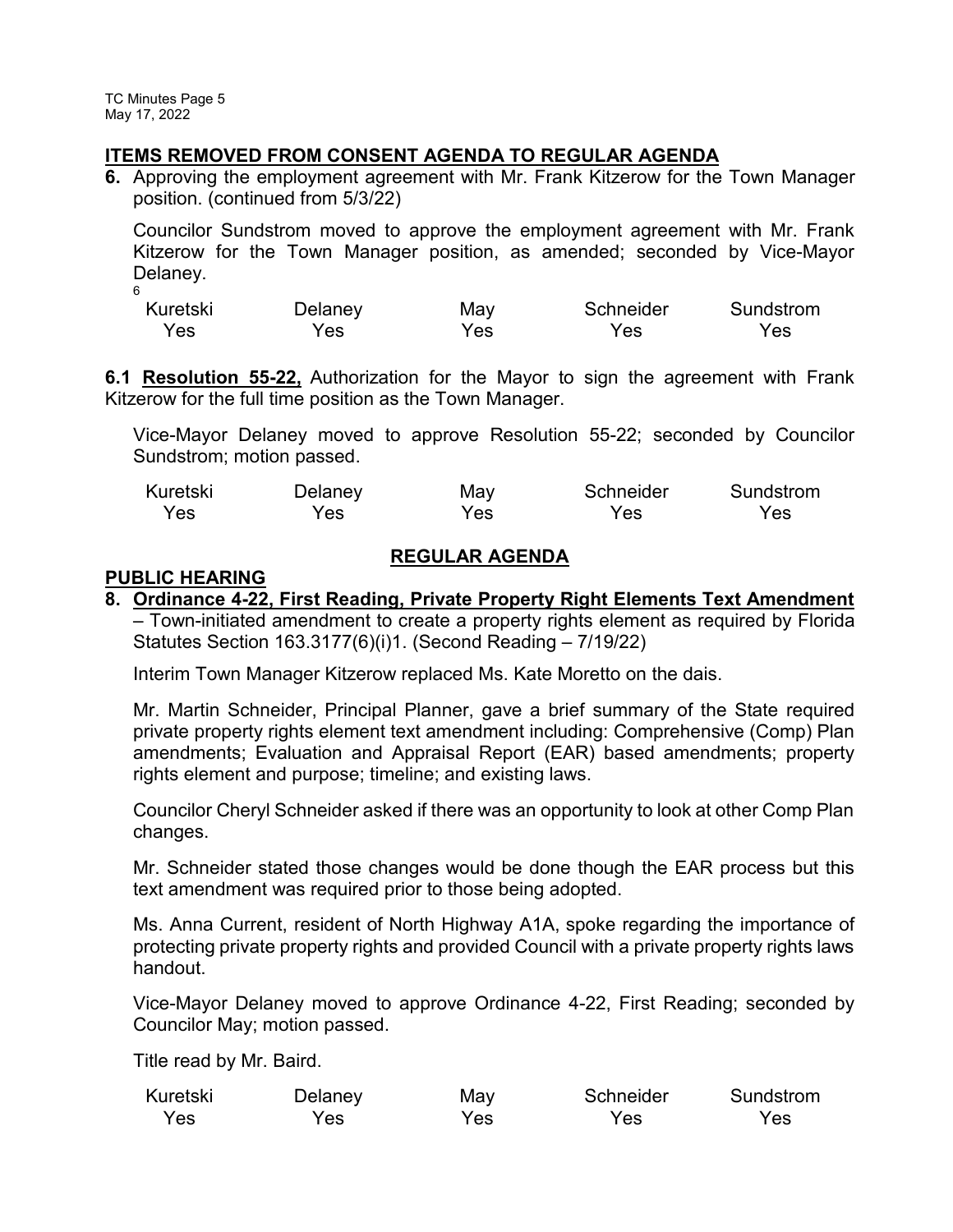# **REGULAR AGENDA**

### **PUBLIC BUSINESS**

**9. Resolution 43-22,** Authorizing Change Order No. 5 to the Town's contract with Kaufman Lynn Construction accepting a Guaranteed Maximum Price (GMP) amendment and funding plan for the construction of the new Town Hall building in an amount not to exceed \$24,794,051.

Mayor Kuretski stated he would be abstaining from voting on the item due to his wife's niece being employed by Kaufmann Lynn.

Mr. Mike Villella, Chief Financial Officer, highlighted the GMP which included total maximum cost, the funding plan, and Staff's recommendation to approve Resolutions 43-22, 44-22 and 45-22.

Mr. Villella provided drawings of the additional customer parking spaces at the covered portal and the addition of a Council workroom and storage closet which had been requested by Council.

Mr. Baird stated the only Resolution being voted on was Resolution 43-22.

Mr. Villella said the Resolutions were in the agenda packet.

Mr. Baird stated they were not on the agenda, so the public was not aware and Council could not vote on them.

Mr. Villella stated he would add Resolution 44-22 and 45-22 to consent for the next meeting.

Councilor May discussed the cost to construct the building and noted the new Town Hall would be hurricane hardened. He thanked Staff for getting it done.

Mr. Villella said he would continue to work hard on trying to save the Town money when possible.

Vice-Mayor Delaney asked what was the hurricane wind scale category for the building. Mr. Villella stated it could sustain 180 mile per hour winds.

Vice-Mayor Delaney asked if the Town would be using open space funding.

Mr. Villella stated no.

Councilor Sundstrom moved to approve Resolution 43-22; seconded by Councilor Schneider; motion passed.

| Kuretski | Delaney | May | Schneider | Sundstrom |
|----------|---------|-----|-----------|-----------|
| Abstain  | Yes     | Yes | Yes.      | Yes       |

**10.Resolution 46-22,** Accepting and appropriating \$3,795,479 of American Rescue Plan Act federal funding assistance to the Pine Gardens North and Fisherman's Landing infrastructure improvement projects.

Item taken with item 5.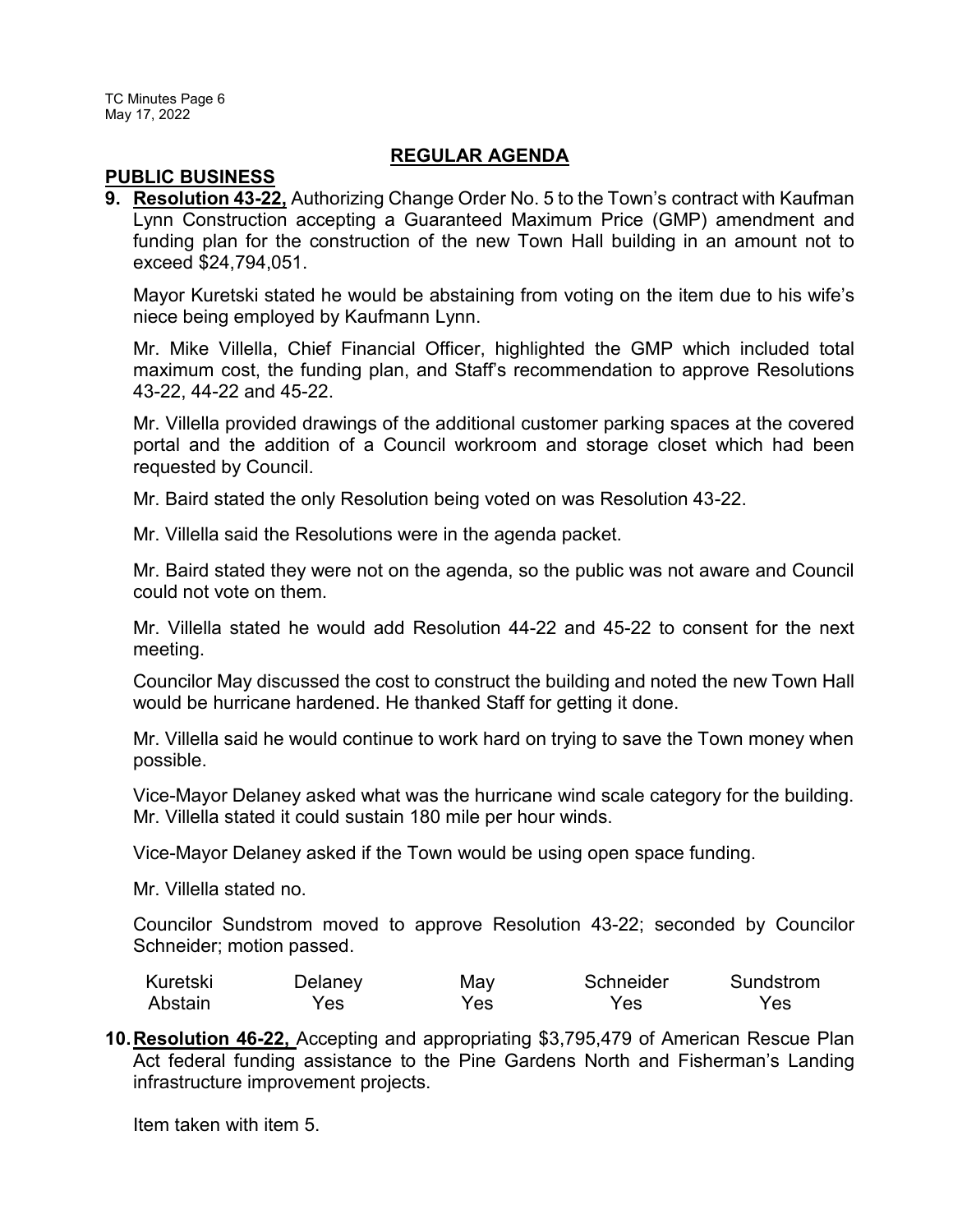TC Minutes Page 7 May 17, 2022

### **REPORTS TOWN ATTORNEY - NONE TOWN MANAGER**

- Hampton valley gutters and trees Mr. Kitzerow followed up on the comment regarding the gutters and trees and stated Staff would look into addressing the concerns.
- · Eastview Manor neighborhood Mr. Kitzerow acknowledged Chief England and the Police department. He gave an update on the progress and said there had been more patrols in the neighborhood to make sure the residents feel safe. He also stated a community meeting was tentatively scheduled for June 1, 2022.
- · National Officer Memorial week Mr. Kitzerow stated this was to honor fallen officers of the last year and their families. He also mentioned the Police department had honored the sacrifices and memory of Major Humphrey and Police Officer First Class (PFC) Bruce St. Laurent of the Jupiter Police department.
- · Hurricane preparedness Mr. Kitzerow mentioned Staff was starting their hurricane preparedness meetings.
- · Municipal Service Taxing Unit (MSTU) for Fire and Rescue services Mr. Kitzerow mentioned the Town would be moving forward with the MSTU for Fire and Rescue services and asked Council to authorize the engagement of the International City/County Management Association (ICMA) to do a comprehensive analysis of the fire and Emergency Medical Services (EMS) services for the Town.

Vice-Mayor Delaney moved to authorize the Town Manager to engage with ICMA to do a comprehensive analysis of the fire and EMS services for the Town; seconded by Councilor Sundstrom; motion passed.

| Kuretski | Delaney | May  | Schneider | Sundstrom |
|----------|---------|------|-----------|-----------|
| Yes      | Yes     | Yes: | Yes.      | Yes       |

### **TOWN COUNCIL – LIAISON REPORTS AND COMMENTS COUNCILOR SCHNEIDER**

- Beach Committee appointment Councilor Schneider appointed Mr. Louis Coakley as her representative on the Beach committee.
- Palm Beach County Meeting Councilor Schneider mentioned the County had a meeting regarding the Roger Dean Stadium and baseball. She stated her concerns with the County stating they could withhold consent for use of the athletic fields if the Town did not go ahead with the funding agreement. She noted that the sports facility agreement and the development agreement made it clear that the County could only withhold consent if the terms of the new license conflicts with article five of the agreement regarding scheduling and maintenance for the use of the fields and does not talk about the funding agreement or capital improvements.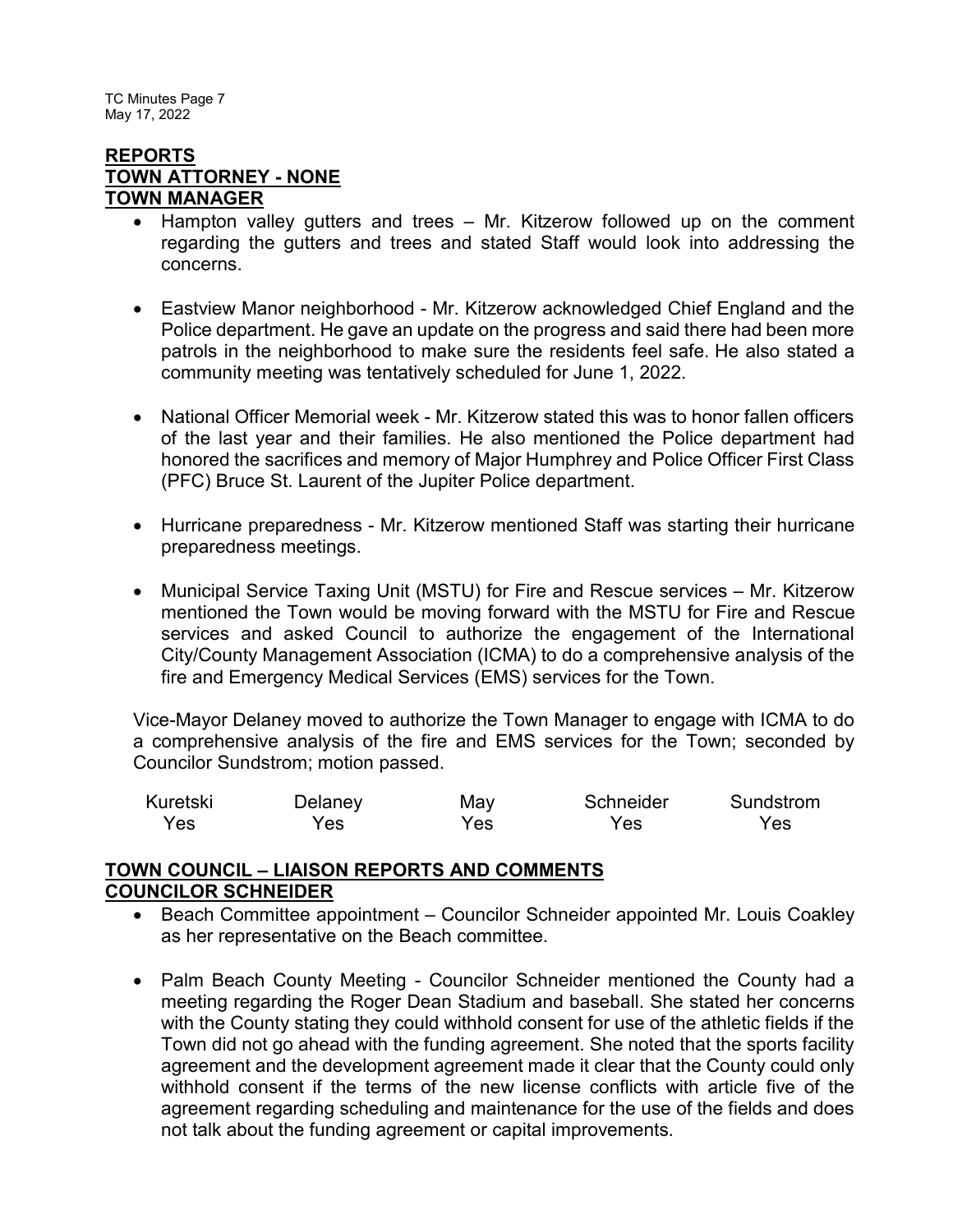# **TOWN COUNCIL – LIAISON REPORTS AND COMMENTS COUNCILOR SCHNEIDER**

Mayor Kuretski stated Council had a workshop on May 12, 2022 regarding baseball and could only take action at official meetings. He stated there were action items to be completed from the workshop that included a list of improvements from Mr. Mike Bauer, General Manager of Roger Dean Stadium, and Council could do individual tours of the stadium. He asked Mr. Baird to give his opinion to Council regarding the matter.

Vice-Mayor Delaney mentioned he was meeting with Mr. Bauer tomorrow morning.

Councilor Sundstrom stated she watched the County's meeting and wanted the Town Attorney's opinion on the matter as well.

Mr. Baird stated the Town was not a part to the sports facility or development agreement, that was between the County and Jupiter Stadium Limited (JSL). The license agreement that governed the quadplex was between the JSL and the Town was executed in 1987 and goes through 2027. He stated he could review the agreement but the Town has not yet discussed a new license with JSL so the current license should still govern the current parties' obligations.

### **COUNCILOR MAY**

· Shark feeding from docks – Councilor May mentioned his concerns regarding feeding sharks from docks especially if it was near swimming areas. He proposed an ordinance or a way to take action to ban shark feeding from docks.

# **MAYOR KURETSKI**

Solid waste request for proposal (RFP) cone of silence – Mayor Kuretski asked if the Town Attorney could send Council a reminder on the obligations of the cone of silence and who had submitted a bid.

Mr. Baird mentioned Council could not be lobbied or have conservations with the individuals associated with the company's that submitted a bid.

Mr. Thomas Hernandez, Interim Director of Engineering, Parks and Public Works, stated the proposals were due by May 20, 2022 at 2pm and the price proposals would be opened on June 3, 2022.

· Brightline fencing – Mayor Kuretski stated Brightline and the Florida Department of Transportation (FDOT) had applied for the RAISE (Rebuilding American Infrastructure with Sustainability and Equity) grant from the Federal Government. He mentioned if the grant was approved, it would cover improvements from Palm Beach County to Orland*o* and the other half of the fencing *requested by the Town* that was *not otherwise* being constructed by Brightline. He stated he would be attending a meeting with Brightline along with the Police Chief and the Town Manager to discuss issues regarding the operation of Brightline. 6/7/22 LC